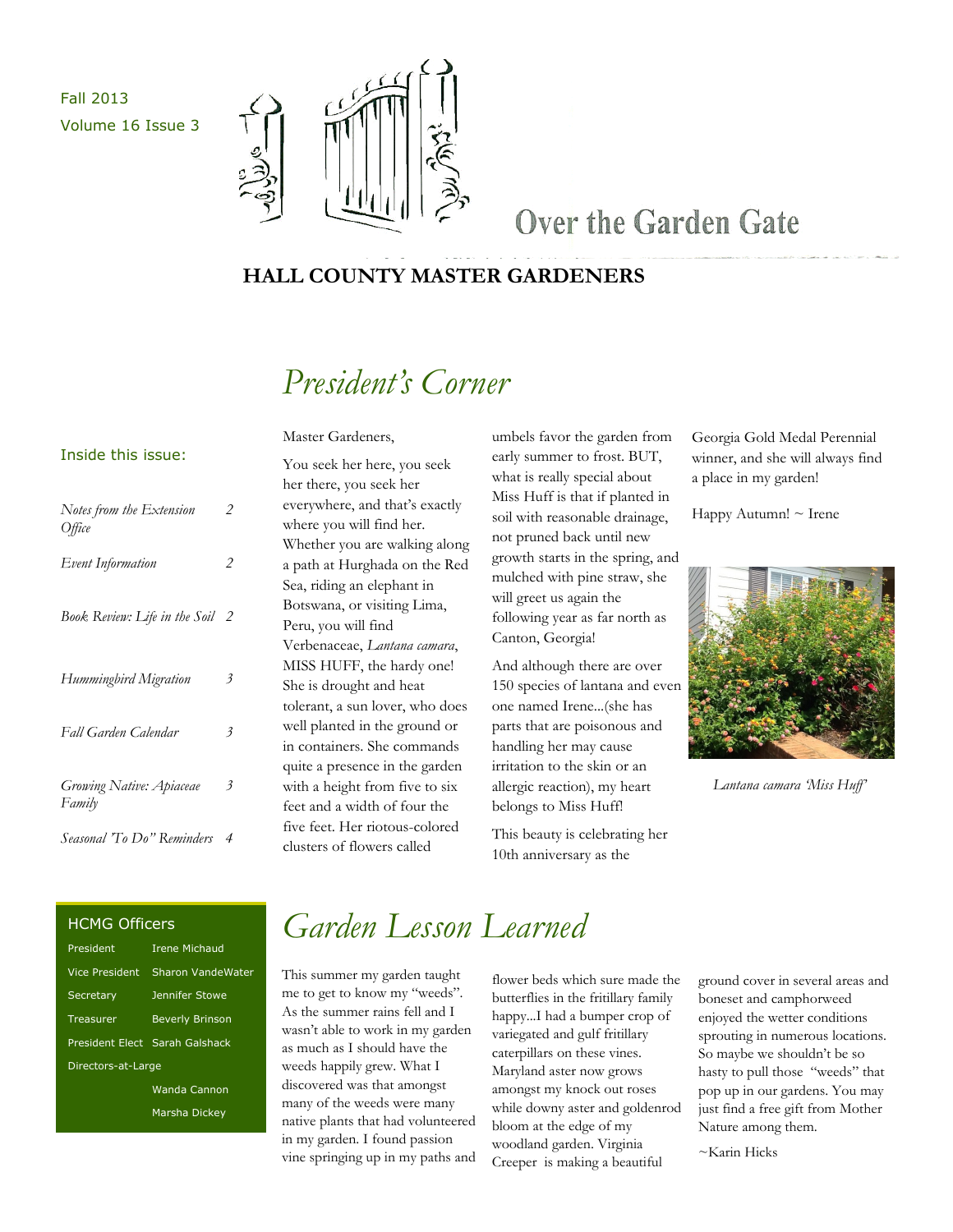

*Painted Lady Butterfly on Wild Ageratum*

### *Notes from the Extension Office*

What a strange and unusual spring and summer we have had! When you work in the Extension Office, one never knows what kind of season one might encounter. This cooler, wetter summer brought about many problems for the home gardener. If you could find a dry weekend to get out and do some things around your landscape, it was a welcome opportunity. But for the most part, the environmental conditions brought about poor vegetable production and many fungal

issues on our ornamental plants. The most common issues the office encountered were poor production, leaf spot and root rot. We seem to be in a drier weather pattern now. There are many chores and tasks to get started on to get our gardens and landscapes ready for the next growing season.

I have been busy taking inquiries about our upcoming 2014 Master Gardener classes and we have an overwhelming number of people interested this year! This might be the largest class

we have had in recent history. This is exciting because this will bring another great group of gardeners into the mix. The Hall County Master Gardeners are still a very large and active group of people. It seems the legacy will continue!

There have been some changes with policies within the Georgia Master Gardener program and some of these policies have been met with some concern and trepidation. The recent mandatory background

(*continued pg. 4*)

#### Fall

is the Southerner's reward for surviving summer!!!

#### *Event Information*

Be sure to mark your calendars for the following events. Monthly meetings are the third Tuesday each month at 6:30 at the Board of Education building, 711 Green Street unless otherwise noted.

October 15th Dan Long will present a program on vines in the garden. Plants will be available for sale following the meeting

November 19th will be a panel Q&A with Elaine Kelley, Hugo Kollmer and Wanda Cannon. They will be reviewing and discussing questions that come into the Extension Office.

December 10th our annual Christmas party will be held at Pam Keene's home. Spouses/ significant other's invited. More details will be available soon.

#### Thank you!

A big thank you and congratul-

ations to Brenda & Lyle Letteer for co-chairing a very successful Fall Expo...Thanks also go out to their committee chairs: Jaye Baker, Don Linke, Russ England, Sharon Van De Water, Ken Slater, Steve Burkhalter, Linda Melvin, Lisa Clement, Robbie Butterworth, Mindy Wade, Irene Michaud.



*Life in the Soil James B. Nardi 336 pages* 

## *Book Review: Life in the Soil*

We all garden with the help of innumerable soil creatures. Do you ever wonder about the mysterious creatures that turn up in a shovelful of dirt? Leonardo da Vinci once mused that "we know more about the movement of celestial bodies than about the soil underfoot". *Life in the Soil* written by James

Nardi invites naturalists and gardeners to dig in and discover the diverse community of creatures living in the dirt. Nardi looks at the intricate relationships between plant roots and microscopic fungi, snails who have 120 rows of teeth, wolf spiders with glowing red eyes, slime

molds, and woodlice to name a few. There are plenty of photos and drawings throughout the book and profiles of all the creatures he covers. If you are inclined to learn more about this unique ecosystem that is often underappreciated this is a must read! ~Karin Hicks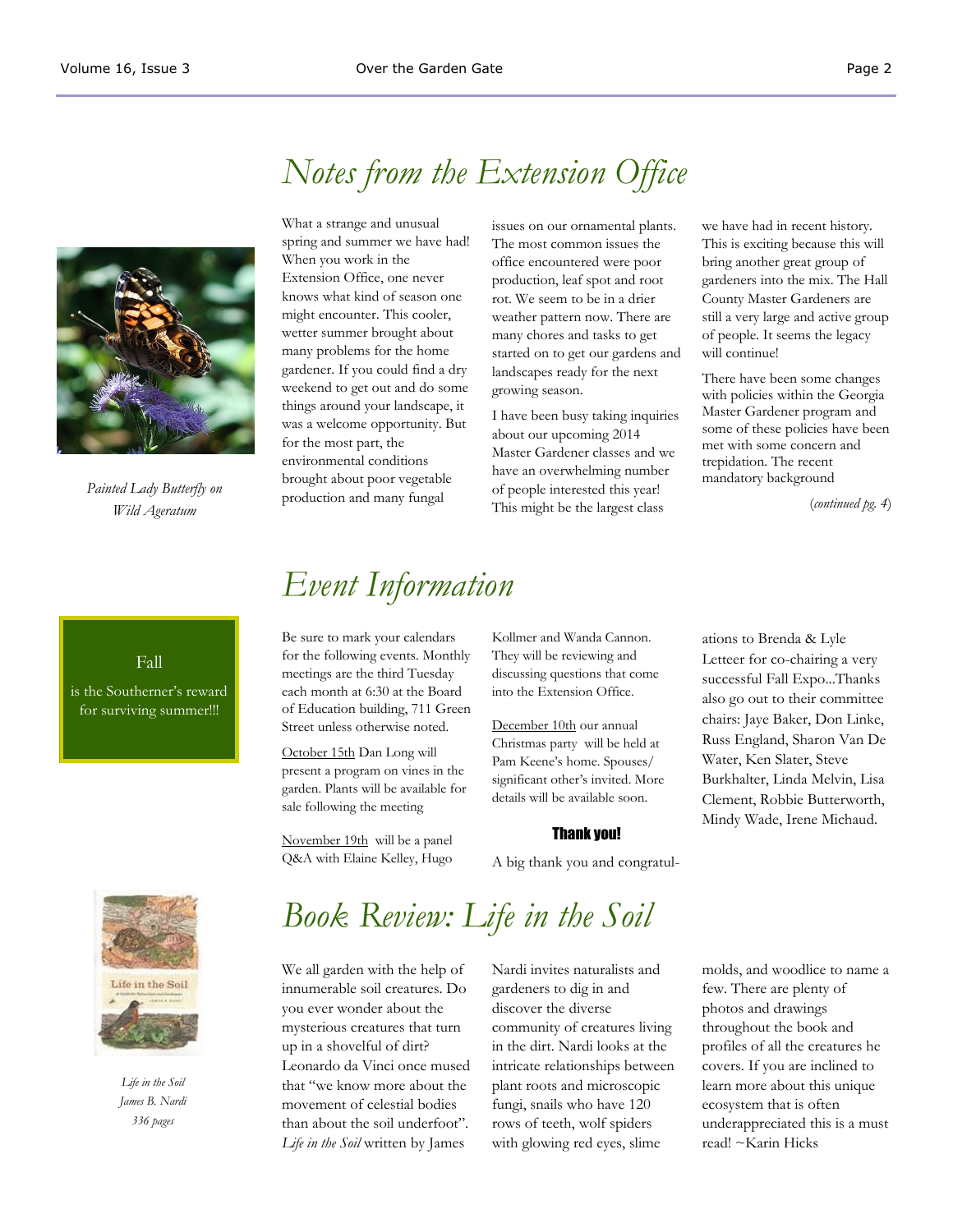### *Hummingbird Migration*

We are in the peak of hummingbird migration. Now through end of October rubythroated hummingbirds will be migrating south. They have an internal clock based on the photoperiod (length of daylight hours) which tells them when it is time to go. So keep your feeders up and enjoy the show! You may even be lucky enough to host one of 12 hummingbird species that have been reported in Georgia during late fall and winter including Rufous, Allen's, Anna's, black-chinned, broad-billed, broad-tailed, buff-bellied, and calliope hummingbirds. Most of

these hummingbirds are natives of Western states and migrating through Georgia but some may stay the entire winter like 2 rufous hummers did in my garden last year. The most common wintertime hummingbird is the rufous. They come to Georgia from the Pacific Northwest and southern Alaska were they breed. During the winter you can keep hummingbird feeders from freezing by (1) taking the feeder inside at night when temperatures fall below 26 degrees (the 1 part sugar to 4 parts water mix won't freeze until then); (2) focus a 150watt outside flood lamp with an "alligator" clip on the feeder during sub-26-degree weather; or, (3) wrap the feeder with a 3-footlong electric heat tape. If you see a hummingbird after November 1st you are encouraged to report it at 478-994-1438. There are only 3 active banders in Georgia. Georgia Hummers came to my garden to id, band and collect data on my two hummers. It was an incredible experience. The more information they can collect the better they will understand the migration patterns of these magnificent birds. ~Karin Hicks



*Rufous Hummingbird*

# *Fall Gardening Calendar*

#### Be a relaxed gardener!

The summer monsoons have apparently ended and we gladly welcome the drier weather, With the arrival of fall, there should be a diminished sense of urgency to complete our tasks and gardening becomes a pleasant exercise. As you garden, pause, perhaps to refresh yourself with a cold drink, take a few moments to observe the beauty of the

season and take notice of the many ways nature prepares for the colder months ahead.

While bountiful rains over the summer replenished our lakes, rivers and aquifers, my garden suffered terribly. Many of you may have experienced similar disappointment. Let's hope that we get better balanced weather next year. On the bright side, I only needed to water my potted plants and didn't need to turn my compost pile, whose contents continue decomposing incredibly fast, hastened with the aid of a huge population of worms distributed throughout it. Another benefit of abundant rainfall is I won't need to drain my drip irrigation system which didn't get used much this year.

For a list of a few suggested fall chores see *page 4...*

#### **Advice from a Garden**

# *Growing Native: Apiaceae family*

If you are interested in native plants, and in taxonomy (identifying plants), you would enjoy having a book called "Botany in A Day" by Jorie Hunken. It describes the characteristics of plant families and makes the naming of plants more logical, and therefore easier to understand and remember. If you are hiking in late summer or fall, or driving along and taking notice of the many wildflowers

blooming along our roadsides, you will see lots of yellow "daisylike" flowers, and also lots of plants with large white flower clusters. The yellow daisies are in the Asteraceae family, and most of the white flowers are in the Apiaceae family. The Apiaceae family is the parsley family. Key terms to remember are "compound umbels" (flower clusters) and "hollow flower stalks." There are many spices in

this family (anise, chervil, coriander, caraway, cumin, dill, fennel, and parsley) and a number of edible roots (carrots, parsnips). There is a common wildflower, Queen Anne's Lace. Then there are some of the most deadly plants in North America! So ID in this family is particularly important. Unless you're an expert, eating wild plants is NOT a good idea.

But understanding plant families is a great way to enjoy and appreciate the roadside beauty of late summer and fall. ~Janelle Whalen